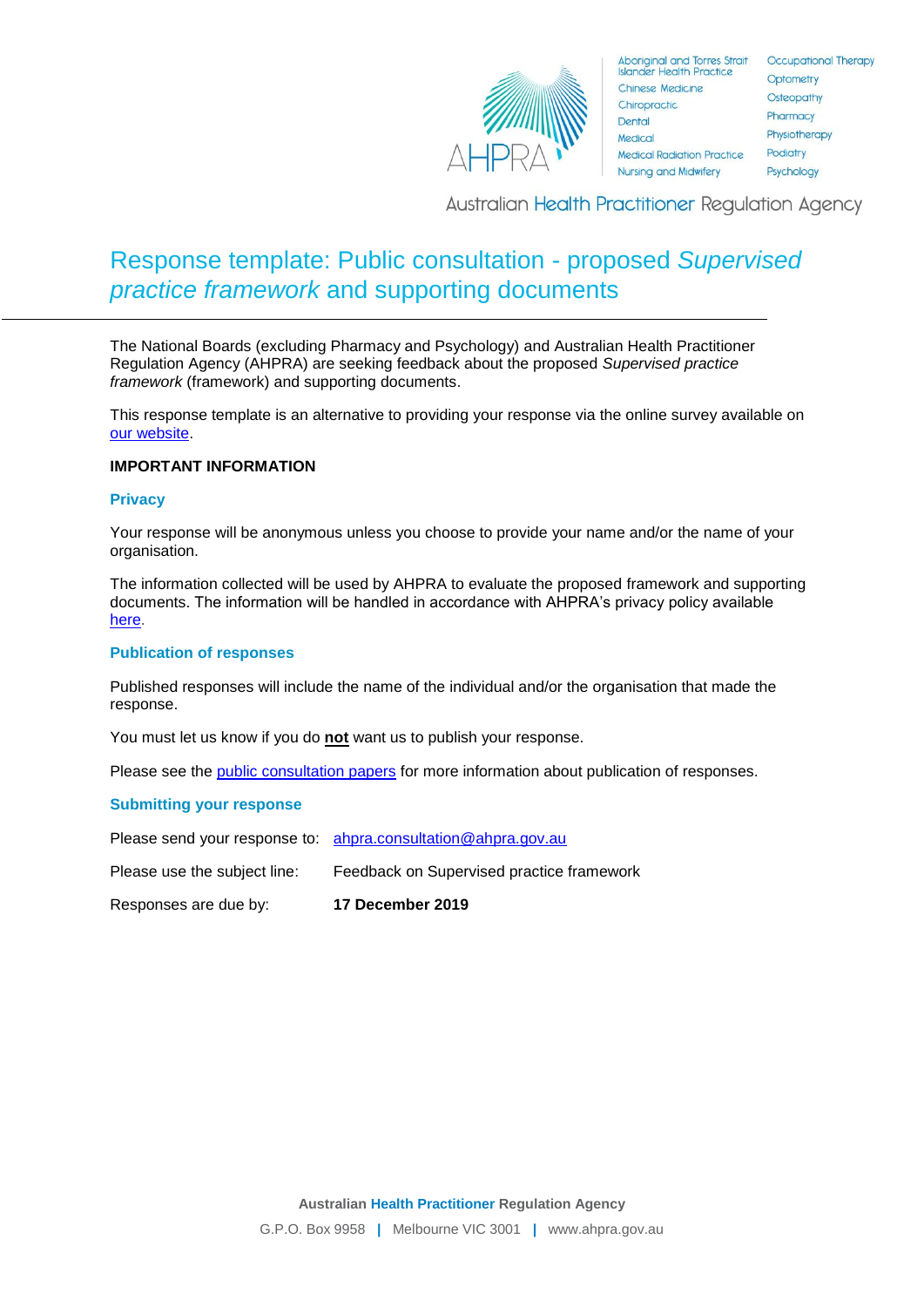## **General information about your response**

| Are you responding on behalf of an organisation? |                                                                                                           |
|--------------------------------------------------|-----------------------------------------------------------------------------------------------------------|
| Yes                                              | What is the name of your organisation?<br>Australian Nursing and Midwifery Federation                     |
| No.                                              | Are you a registered health practitioner?<br>Yes<br>If yes, which profession(s)?<br>Nursing and Midwifery |
| Name (optional)                                  | Annie Butler, Federal Secretary                                                                           |
| Contact phone number (optional)                  | 03 9602 8500                                                                                              |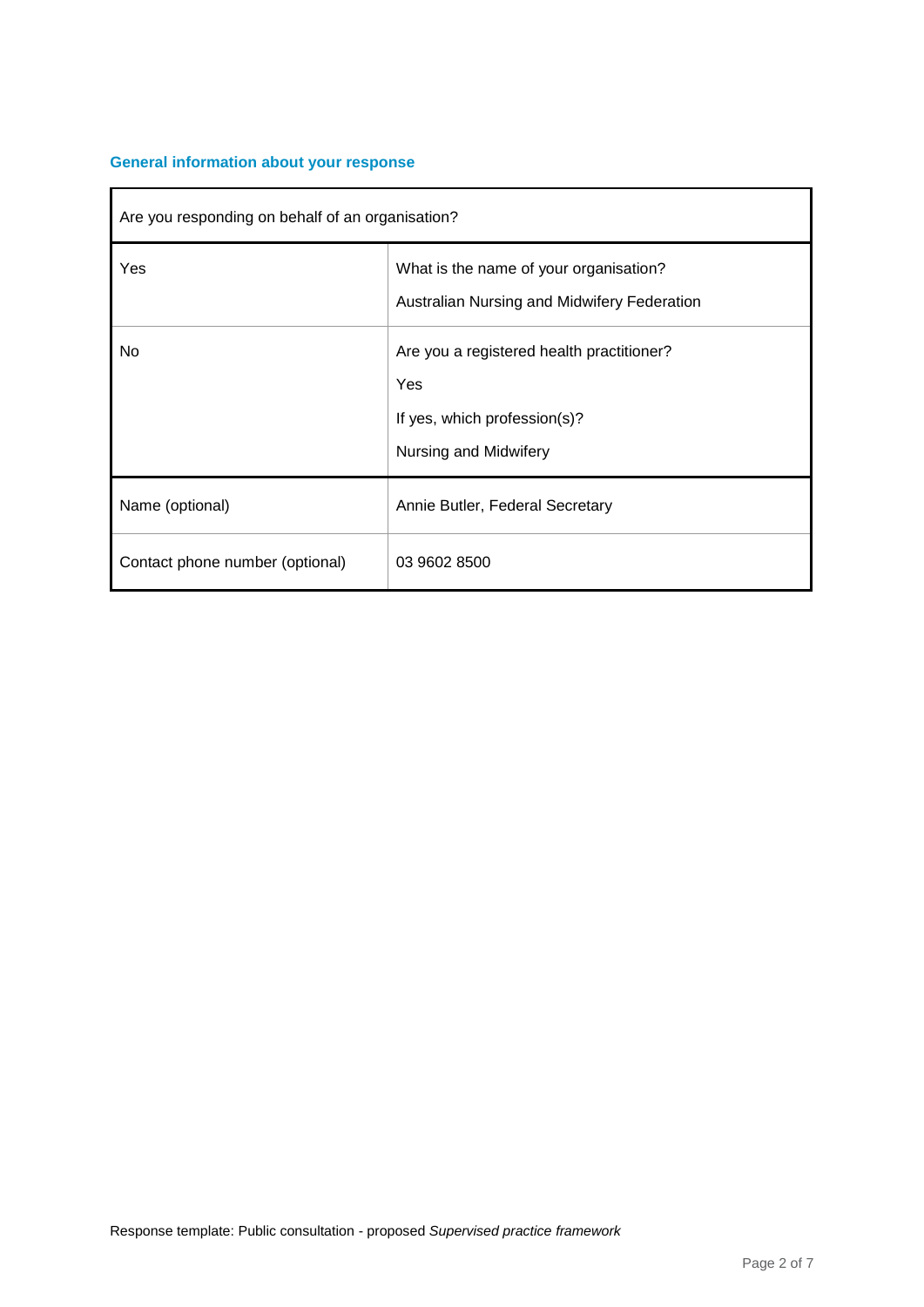#### **Public consultation questions**

#### **Please ensure you have read the [public consultation papers](https://www.ahpra.gov.au/News/Consultations.aspx) before providing feedback as the questions are specific to the proposed framework and supporting documents.**

Use the corresponding text boxes to provide your responses. You do not need to answer every question if you have no comment.

#### **Introduction**

The Australian Nursing and Midwifery Federation (ANMF) is Australia's largest national union and professional nursing and midwifery organisation. In collaboration with the ANMF's eight state and territory branches, we represent the professional, industrial and political interests of 275,000 nurses, midwives and carers across the country.

Our members work in the public and private health, aged care and disability sectors across a wide variety of urban, rural and remote locations. We work with them to improve their ability to deliver safe and best practice care in each and every one of these settings, fulfil their professional goals and achieve a healthy work/life balance.

Our strong and growing membership and integrated role as both a professional and industrial organisation provide us with a complete understanding of all aspects of the nursing and midwifery professions and see us uniquely placed to defend and advance our professions.

Through our work with members we aim to strengthen the contribution of nursing and midwifery to improving Australia's health and aged care systems, and the health of our national and global communities.

The Supervised practice framework proposed by the Nursing and Midwifery Board of Australia (NMBA) is an important tool to provide clarity for those nurses and midwives who are required to complete a period of supervised practice, and, for those practitioners who are providing the supervision. The ANMF, therefore, welcomes the opportunity to provide a response to the NMBA public consultation paper on the proposed framework and supporting documents.

National Boards and AHPRA have developed the *Supervised practice framework* (the framework) and supporting documents to enable a responsive and risk-based approach to supervised practice across the National Registration and Accreditation Scheme (the National Scheme).

The National Boards' preferred option is to adopt the proposed framework and supporting documents.

**1. How helpful and clear is the content and structure of the proposed framework? Please explain your answer.**

#### **General Comments**

The ANMF understands that the Australian Health Practitioner Regulation Agency (AHPRA) and all National Boards are attempting to gain consistency across the professions, when the regulation matter is broad in its application, to enable general understanding and ease of implementation. Although the ANMF supports this at a process level, regulation documents need to be clear and concise and not provide irrelevant information that can create confusion for the reader. The ANMF is aware the majority of nurses and midwives find regulatory documents difficult to understand due to the language employed and the complexity of specific requirements. Employers can also find regulation complex at times and this may lead to them refusing to allow a nurse or midwife to complete supervised practice in their health or aged care facility.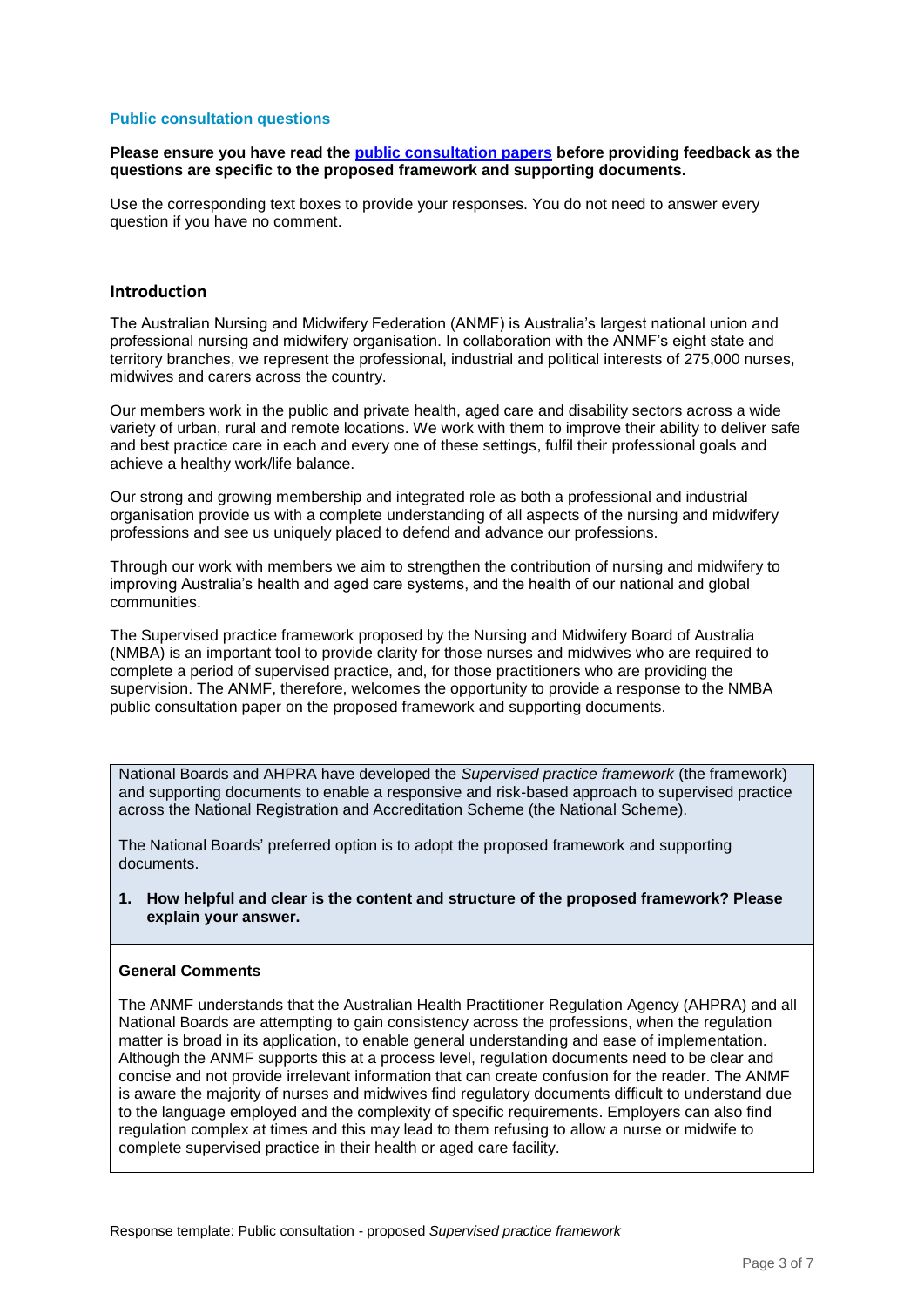The ANMF considers the proposed supervised practice framework provides information and requirements that are not relevant to nurses and midwives. An example of this is on page three of the supervised practice framework, regarding the application of the framework. It refers to supervised practice being used for a number of reasons including for limited registration and for a practitioner to change to a different field or scope of practice. These two points, are not relevant to nursing and midwifery as supervised practice is not used in this way for nurses and midwives. Health practitioners on the whole do not understand the differences between professions regulation requirements, and providing irrelevant information will create further confusion.

There are a number of other examples within the draft document that are not consistent with nursing and midwifery regulation. On page six and on the second page of the appendix, reference is made to 'entry level competencies'. The language nursing and midwifery use is 'standards for practice' rather than 'entry level competencies'.

As nurses and midwives make up the largest registered health practitioner group, the ANMF recommends, as we did in the preliminary consultation, that a version of the supervised practice framework and supporting documentation is written specifically for nurses and midwives. This requires the removal of any reference to other health practitioner requirements. It will also enable more profession specific information to be added, taking into account the inherent differences of our professions, employment processes and settings.

The word 'consult' is used to describe the interaction between a supervisee and supervisor in the levels of supervised practice (see Section 5 Levels in the framework and the *Fact sheet: Supervised practice levels*). The word 'consultation' is often used to describe the interaction between a patient/client and a health practitioner.

#### **1. Is the meaning of 'consult' clear for the purposes of the supervised practice levels? Why or why not?**

The term consult is clear and makes sense to be used in the context in which it is described.

#### **Levels of supervision**

The proposed supervision levels should be more specific to nursing and midwifery and the context of practice. It is important to note that registered nurses and midwives are the only registration type who provide supervision.

Enrolled nurses are required to have direct or indirect supervision by a registered nurse at all times. In some contexts of practice there are registered nurses and midwives available to provide appropriate supervision. Where this is not the case, it would not be appropriate to use this setting for supervised practice for nurses or midwives. The supervision levels need to address these specific considerations relevant to nursing and midwifery.

The ANMF supports the importance of individual assessment of a nurse or midwife who is required to complete a period of supervised practice, and also supports the increased flexibility provided by the proposed new levels of supervision. The current supervision guidelines may require a nurse or midwife to complete a period of direct supervision before they can move into indirect supervision. This is sometimes unnecessary. The proposed levels of supervision will now enable individual assessment and appropriate identification of the supervision level required specific to the reason why a nurse or midwife needs to complete a period of supervised practice.

The categories *indirect 2* and *remote* are important additions when considering independent roles, such as, school nurses or nurses who work in general practice. These categories are also important for nurse practitioners and midwives with scheduled medicines endorsement.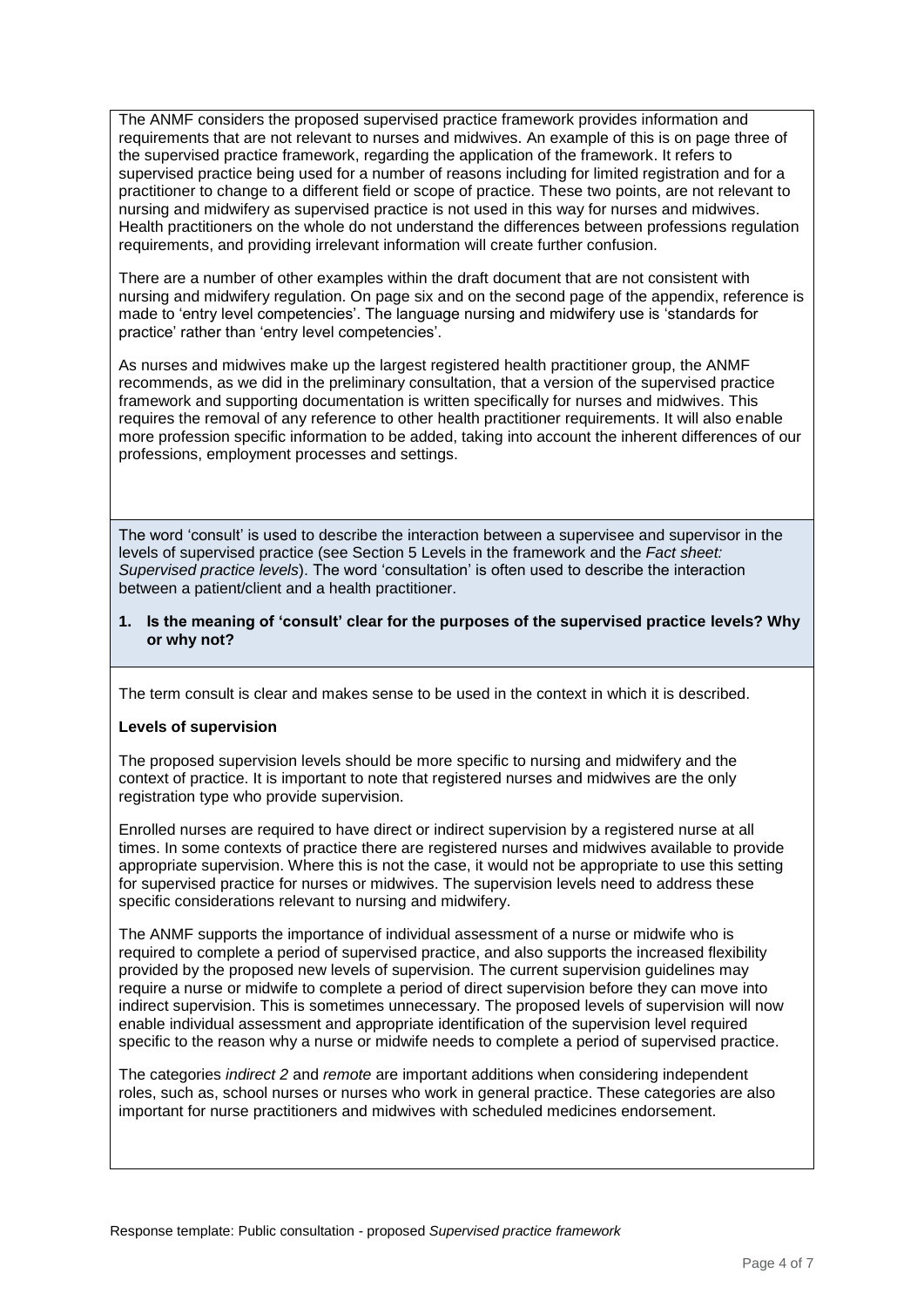#### **2. Is there any content that needs to be changed, added or removed in the proposed framework and/or supporting documents? If so, please provide details.**

#### **Intended use of the framework**

An additional sentence must be included in the framework at the beginning of the document, stating that the framework only applies to nurses, midwives and students who are required to undergo supervision as a result of an NMBA decision. A similar statement is outlined in the associated fact sheets and should be replicated in the framework. The ANMF is aware that there are health services erroneously referring to the framework as being relevant to the supervision of nurses, midwives and students generally, for managerial, professional or clinically-focused supervision. Providing clarity on the intended use of the framework is essential.

#### **Nursing and Midwifery Supervision**

Throughout the framework it is highlighted that it is essential the supervisor has the individual qualifications, skills, knowledge and experience required to complete the role and undertake the supervision assessment. However, in the fact sheets it states the following:

*While your supervisor will usually be from the same profession as you, a National Board may consider approving practitioners from another profession as your supervisor/s in exceptional circumstances.*

The ANMF maintains the firmly held position that supervision of a nurse or midwife must only be undertaken by a registered nurse or midwife (respectively). This is not a restrictive practice for nurses and midwives as our numbers and geographical spread mean there is a high probability of a registered nurse or midwife being available in the practice/clinical setting to undertake supervisory functions.

Supervision must only be undertaken by a person qualified and registered in the same profession. The supervisor would possess integral knowledge of their specific health profession in the context of the individual supervisee's needs. Health professionals are not an amorphous cohort – each has a distinct knowledge and skill base and contribution to health and aged care settings. To suggest otherwise denigrates the unique knowledge and skill base of the profession. This statement must be removed from the framework.

### **Supervisor training**

l

As part of practice, registered nurses are responsible for the supervision and delegation of nursing care to enrolled nurses and others. Consequently, nurses and midwives supervise and assess students and other nurses and midwives<sup>1</sup>. Without the presence of any data to identify that there have been issues with nurses and midwives educational preparation for supervision under the current conditions, we believe it would be prohibitive to apply the obligation for education prior to the NMBA accepting a nominated supervisor. In certain areas there is a limit to where individuals can access supervision. If they then have to wait even longer for the supervisor to undertake an education program prior to the Board agreeing to the nomination, this would increase the delay for the individual returning to practice.

In addition, nurses and midwives mostly practice in 24 hour/7 day a week practice settings and, in this situation, there is often a need for multiple supervisors to be approved by the NMBA. Currently, the NMBA allows for two nurses/midwives to be approved for supervision per individual supervisee. This is inadequate and request that the requirements are extended to provide for approval of more supervisors in an individual workplace and/or setting.

<sup>1</sup> [https://www.nursingandmidwiferyboard.gov.au/Codes-Guidelines-Statements/Professional-standards/registered-nurse](https://www.nursingandmidwiferyboard.gov.au/Codes-Guidelines-Statements/Professional-standards/registered-nurse-standards-for-practice.aspx)[standards-for-practice.aspx](https://www.nursingandmidwiferyboard.gov.au/Codes-Guidelines-Statements/Professional-standards/registered-nurse-standards-for-practice.aspx) Retrieved 10 December 2019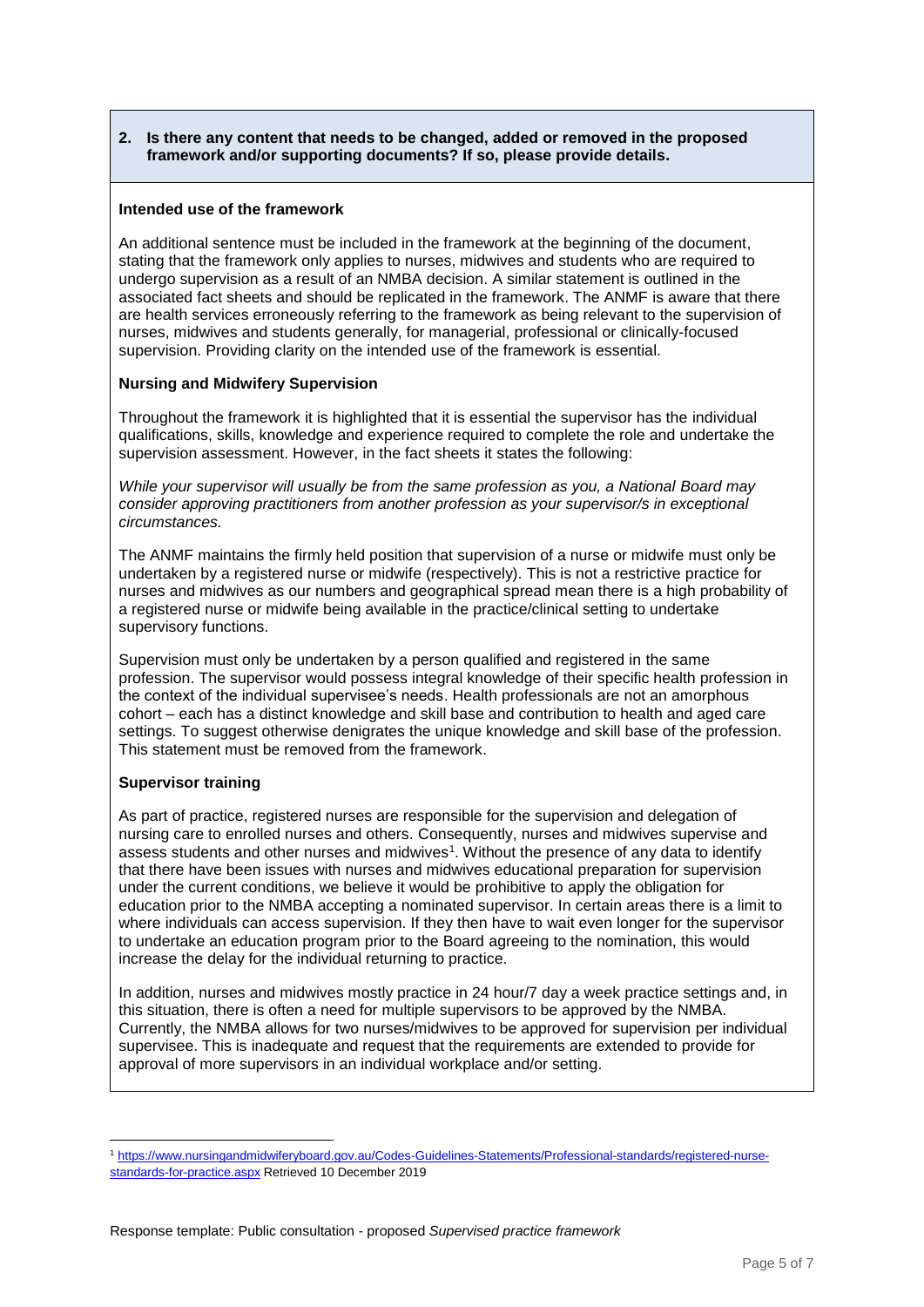#### **3. Are there any other ways that the Board can support supervisees, supervisors and employers involved in the supervised practice arrangement?**

#### **Support for Supervisors**

The main issues identified by nurses and midwives who are required to complete supervised practice is the difficulty finding a health service and a registered nurse or midwife who is willing to support the person requiring supervised practice. The NMBA requirements for the supervisor are sometimes seen as a barrier. We acknowledge the need to balance public safety against the reasonable expectations of the supervisors and health services. However, consideration must also be given to ensuring the process is not unnecessarily difficult such that competent practitioners are dissuaded from participating as supervisors, and, potential supervisees are lost to the workforce due to an inability to fulfill the conditions applied.

Further, supervisors and employers are under no obligation to assist and support a person requiring supervised practice. The NMBA requirements for supervised practice need to consider how supervisors can be supported to deliver the supervision instead of focusing on intimidating language in the framework such as accountability requirements (page nine) and possible disciplinary action (page six). Supervision is an additional workload for the supervisor on top of their normal work activities. This contributes to reluctance by some nurses and midwives to agree to provide supervision.

#### **Documentation requirements**

Nurses and midwives who have provided supervision have suggested that the documentation required by AHPRA is onerous and in some instances not necessary. The extended period of supervision, and the requirements for formative and summative supervision reports, adds significantly to the documentation burden. This can deter an employer and supervisor from providing employment/supervised practice to a nurse or midwife who requires supervision.

The NMBA, in the first instance, should consider whether the supervised practice plan can be met using the existing performance review processes of the health service. These processes may be well suited to the context of the supervisees practice. This would ensure that the NMBA's supervised practice plan would only be required when the health service does not have a system in place.

In some cases, the supervisors also have to provide information about themselves. There can be concerns that if they agree to provide the supervision and required reports, they may be held responsible for the outcome should other issues arise in relation to the practice of the individual during this time.

#### **Supervised practice length**

It is important to ensure there is consistency of decisions concerning the length of supervised practice. The ANMF have noted considerable variations in the amount of time required for supervision. Although we acknowledge there are differences in the amount of time required for each individual, there needs to be equity and transparency in decision making. It may be helpful to identify the tool that determines the required supervision time.

**4. Is there anything else the Board should consider in its proposal to adopt the framework and supporting documents, such as impacts on workforce or access to health services?**